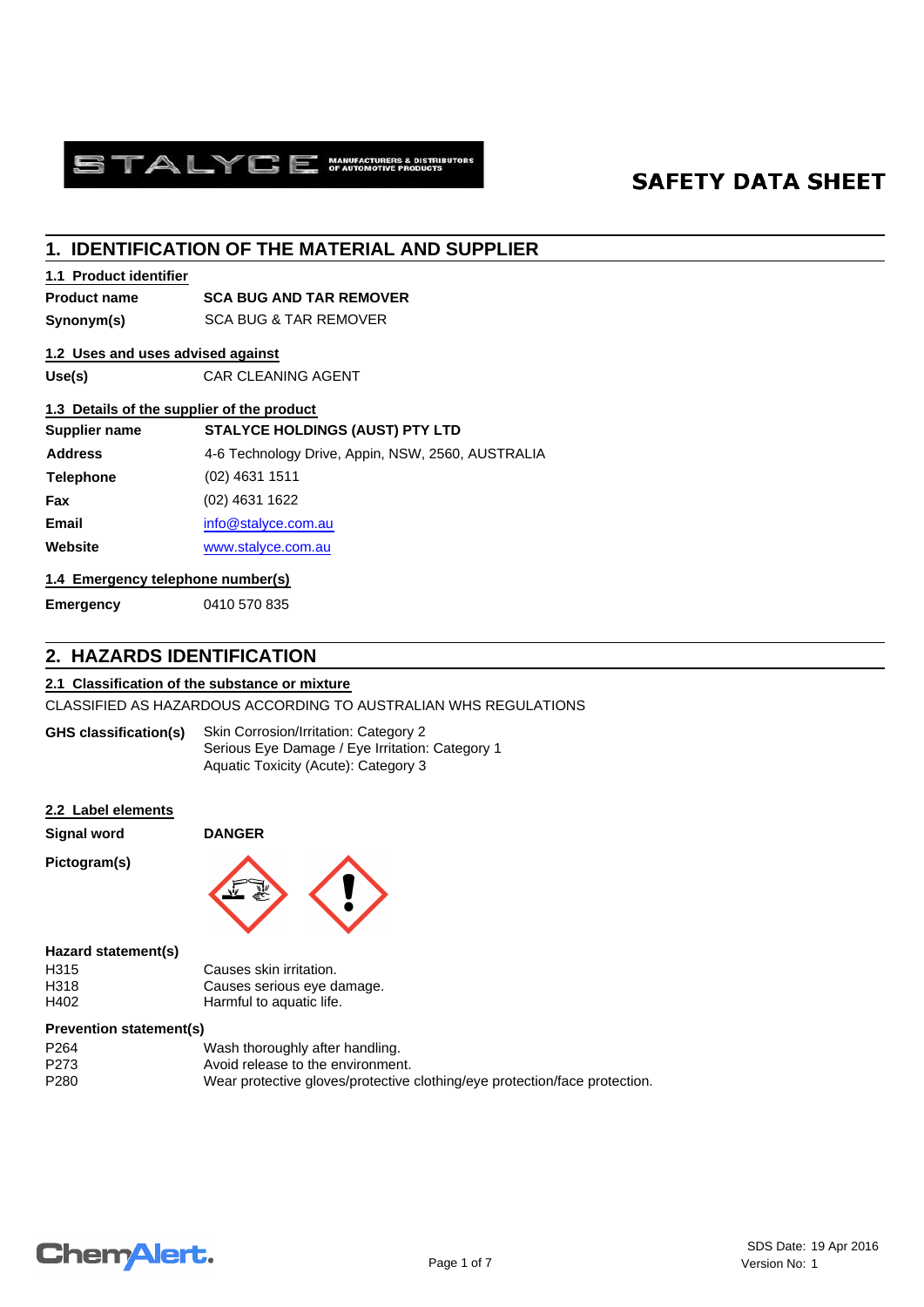#### **Response statement(s)**

| 2302 + P352           | IF ON SKIN: Wash with plenty of soap and water.  |
|-----------------------|--------------------------------------------------|
| <u>ספפת האפת האפר</u> | IF IN FVEO, Dinee coutiously with water for agua |

- IF IN EYES: Rinse cautiously with water for several minutes. Remove contact lenses, if present and easy to do. Continue rinsing. P305 + P351 + P338
- P310 Immediately call a POISON CENTER or doctor/physician.<br>P321 Specific treatment is advised see first aid instructions.
- P321 Specific treatment is advised see first aid instructions.<br>P332 + P313 If skin irritation occurs: Get medical advice/attention.

P332 + P313 If skin irritation occurs: Get medical advice/ attention.<br>P362 Take off contaminated clothing and wash before re-us Take off contaminated clothing and wash before re-use.

## **Storage statement(s)**

None allocated.

**Disposal statement(s)**

P501 Dispose of contents/container in accordance with relevant regulations.

## **2.3 Other hazards**

No information provided.

# **3. COMPOSITION/ INFORMATION ON INGREDIENTS**

#### **3.1 Substances / Mixtures**

| Ingredient                      | <b>CAS Number</b>        | <b>EC Number</b> | <b>Content</b> |
|---------------------------------|--------------------------|------------------|----------------|
| <b>BUTANE</b>                   | 106-97-8                 | 203-448-7        | < 15%          |
| <b>PROPANE</b>                  | 74-98-6                  | 200-827-9        | < 15%          |
| ETHYLENE GLYCOL MONOBUTYL ETHER | 111-76-2                 | 203-905-0        | $< 5\%$        |
| N-BUTANOL                       | $71-36-3$                | 200-751-6        | $<$ 4%         |
| SODIUM METASILICATE ANHYDROUS   | 6834-92-0                | 229-912-9        | < 2%           |
| SODIUM HYDROXIDE                | 1310-73-2                | 215-185-5        | $1\%$          |
| <b>SODIUM NITRITE</b>           | 7632-00-0                | 231-555-9        | $1\%$          |
| ADDITIVE(S)                     | $\overline{\phantom{0}}$ |                  | Remainder      |
| <b>WATER</b>                    | 7732-18-5                | 231-791-2        | < 90%          |
| SODIUM GLUCONATE                | 527-07-1                 | 208-407-7        | < 2%           |
| SODIUM TRIPOLYPHOSPHATE         | 7758-29-4                | 231-838-7        | < 2%           |

# **4. FIRST AID MEASURES**

### **4.1 Description of first aid measures**

| If in eyes, hold eyelids apart and flush continuously with running water. Continue flushing until advised to<br>stop by a Poisons Information Centre, a doctor, or for at least 15 minutes.                 |
|-------------------------------------------------------------------------------------------------------------------------------------------------------------------------------------------------------------|
| If inhaled, remove from contaminated area. Apply artificial respiration if not breathing.                                                                                                                   |
| If skin or hair contact occurs, remove contaminated clothing and flush skin and hair with running water.<br>Continue flushing with water until advised to stop by a Poisons Information Centre or a doctor. |
| For advice, contact a Poison Information Centre on 13 11 26 (Australia Wide) or a doctor (at once). If<br>swallowed, do not induce vomiting. Ingestion is considered unlikely due to product form.          |
| No information provided.                                                                                                                                                                                    |
|                                                                                                                                                                                                             |

#### **4.2 Most important symptoms and effects, both acute and delayed**

Irritating to the eyes and skin.

#### **4.3 Immediate medical attention and special treatment needed**

Treat symptomatically.

# **5. FIRE FIGHTING MEASURES**

#### **5.1 Extinguishing media**

Use an extinguishing agent suitable for the surrounding fire.

# **ChemAlert.**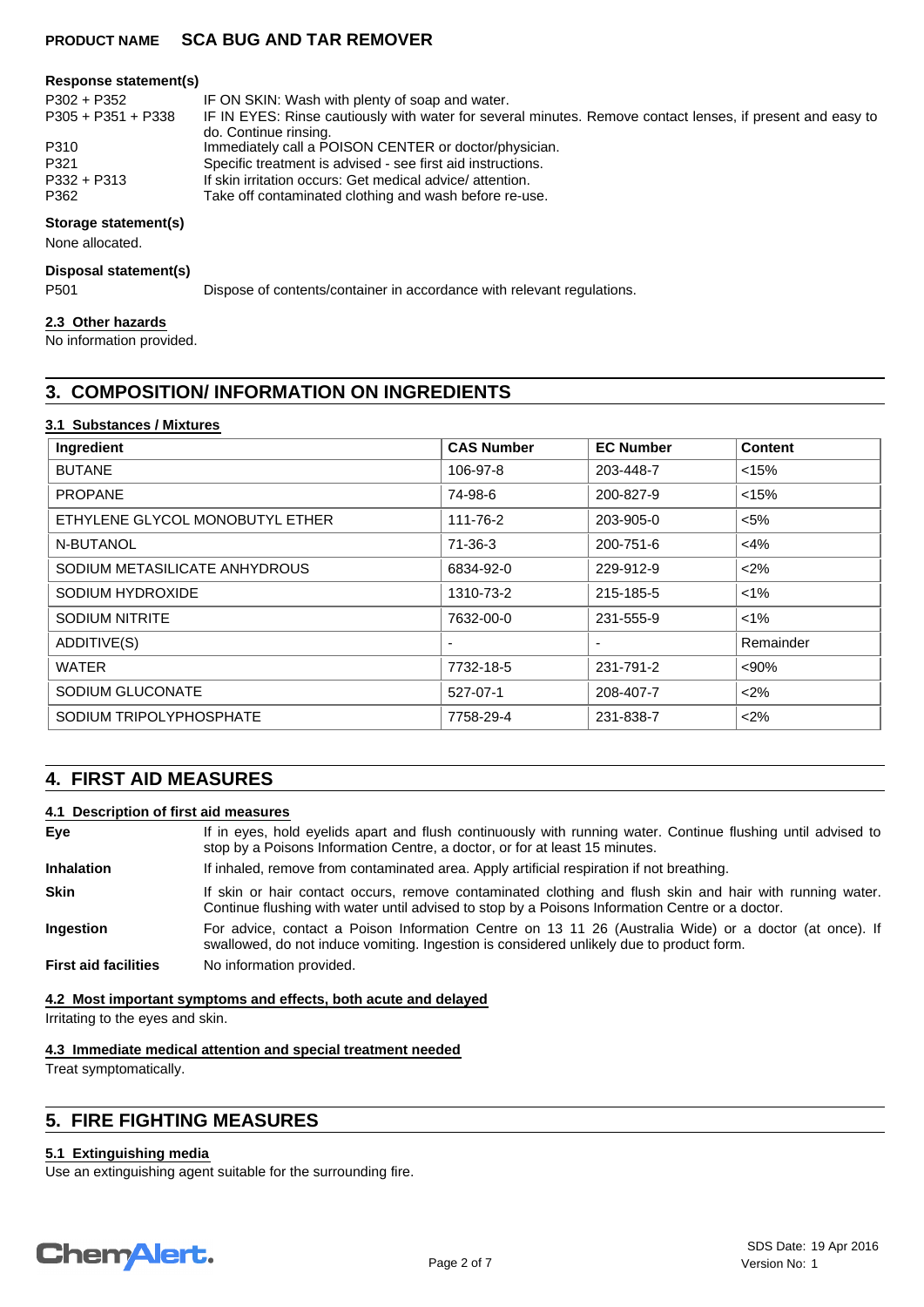#### **5.2 Special hazards arising from the substance or mixture**

Non flammable. May evolve toxic gases (carbon oxides, hydrocarbons) when heated to decomposition. Aerosol may explode at temperatures exceeding 50°C.

## **5.3 Advice for firefighters**

Treat as per requirements for surrounding fires. Evacuate area and contact emergency services. Remain upwind and notify those downwind of hazard. Wear full protective equipment including Self Contained Breathing Apparatus (SCBA) when combating fire. Use waterfog to cool intact containers and nearby storage areas.

### **5.4 Hazchem code**

2YE

- Fine Water Spray.
- Y Risk of violent reaction or explosion. Wear full fire kit and breathing apparatus. Contain spill and run-off.
- E Evacuation of people in and around the immediate vicinity of the incident should be considered.

# **6. ACCIDENTAL RELEASE MEASURES**

## **6.1 Personal precautions, protective equipment and emergency procedures**

Wear Personal Protective Equipment (PPE) as detailed in section 8 of the SDS. Clear area of all unprotected personnel. Ventilate area where possible.

#### **6.2 Environmental precautions**

Prevent product from entering drains and waterways.

#### **6.3 Methods of cleaning up**

Contain spillage, then cover / absorb spill with non-combustible absorbent material (vermiculite, sand, or similar), collect and place in suitable containers for disposal.

#### **6.4 Reference to other sections**

See Sections 8 and 13 for exposure controls and disposal.

# **7. HANDLING AND STORAGE**

## **7.1 Precautions for safe handling**

Before use carefully read the product label. Use of safe work practices are recommended to avoid eye or skin contact and inhalation. Observe good personal hygiene, including washing hands before eating. Prohibit eating, drinking and smoking in contaminated areas.

#### **7.2 Conditions for safe storage, including any incompatibilities**

Store in a cool, dry, well ventilated area, removed from incompatible substances and foodstuffs. Ensure containers are adequately labelled, protected from physical damage and sealed when not in use. Aerosols cans may explode at temperatures above 50°C.

#### **7.3 Specific end use(s)**

No information provided.

# **8. EXPOSURE CONTROLS / PERSONAL PROTECTION**

## **8.1 Control parameters**

#### **Exposure standards**

| Ingredient                         | Reference | <b>TWA</b> |                   | <b>STEL</b> |                   |
|------------------------------------|-----------|------------|-------------------|-------------|-------------------|
|                                    |           | ppm        | mg/m <sup>3</sup> | ppm         | mg/m <sup>3</sup> |
| 2-Butoxyethanol (EGBE)             | SWA (AUS) | 20         | 96.9              | 50          | 242               |
| <b>Butane</b>                      | SWA (AUS) | 800        | 1900              | --          | $- -$             |
| Propane                            | SWA (AUS) | Asphyxiant |                   |             |                   |
| Sodium hydroxide (peak limitation) | SWA (AUS) | $- -$      | 2 (Peak)          | --          | $- -$             |
| n-Butanol                          | SWA (AUS) | 50         | 152 (Peak)        | $- -$       | $- -$             |

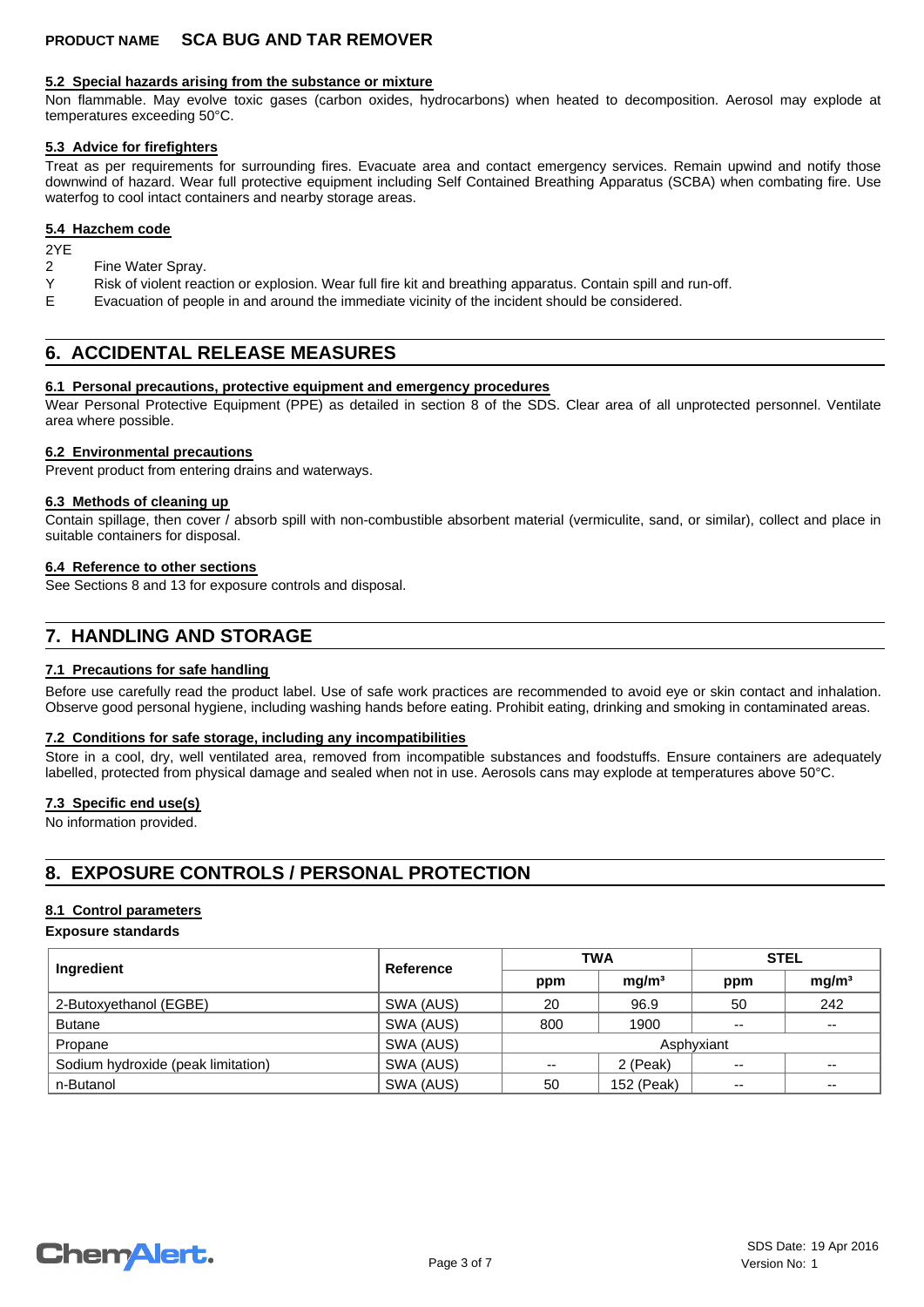#### **Biological limits**

| Ingredient                  | <b>Determinant</b>                     | <b>Sampling Time</b> | <b>BEI</b>         |
|-----------------------------|----------------------------------------|----------------------|--------------------|
| ' ETHYLENE GLYCOL MONOBUTYL | Butoxyacetic acid (BAA) in urine (with | End of shift         | $200 \text{ mg/g}$ |
| <b>ETHER</b>                | hydrolysis)                            |                      | creatinine         |

Reference: ACGIH Biological Exposure Indices

#### **8.2 Exposure controls**

| Engineering controls Avoid inhalation. Use in well ventilated areas. Where an inhalation risk exists, mechanical explosion proof |
|----------------------------------------------------------------------------------------------------------------------------------|
| extraction ventilation is recommended. Maintain vapour levels below the recommended exposure standard.                           |

# **PPE**

| Eye / Face   | Wear splash-proof goggles.                                                                                  |
|--------------|-------------------------------------------------------------------------------------------------------------|
| <b>Hands</b> | Wear nitrile or neoprene gloves.                                                                            |
| <b>Body</b>  | Not required under normal conditions of use.                                                                |
| Respiratory  | Where an inhalation risk exists, wear a Type A-Class P1 (Organic gases/vapours and Particulate) respirator. |



# **9. PHYSICAL AND CHEMICAL PROPERTIES**

## **9.1 Information on basic physical and chemical properties**

| Appearance                      | COLOURLESS LIQUID (AEROSOL DISPENSED) |
|---------------------------------|---------------------------------------|
| Odour                           | <b>ODOURLESS</b>                      |
| <b>Flammability</b>             | <b>NON FLAMMABLE</b>                  |
| <b>Flash point</b>              | <b>NOT RELEVANT</b>                   |
| <b>Boiling point</b>            | <b>NOT AVAILABLE</b>                  |
| <b>Melting point</b>            | <b>NOT AVAILABLE</b>                  |
| <b>Evaporation rate</b>         | <b>NOT AVAILABLE</b>                  |
| рH                              | 13                                    |
| Vapour density                  | <b>NOT AVAILABLE</b>                  |
| <b>Specific gravity</b>         | 0.9 to 1.03                           |
| <b>Solubility (water)</b>       | <b>SOLUBLE</b>                        |
| Vapour pressure                 | <b>NOT AVAILABLE</b>                  |
| <b>Upper explosion limit</b>    | <b>NOT RELEVANT</b>                   |
| Lower explosion limit           | <b>NOT RELEVANT</b>                   |
| <b>Partition coefficient</b>    | <b>NOT AVAILABLE</b>                  |
| <b>Autoignition temperature</b> | <b>NOT AVAILABLE</b>                  |
| Decomposition temperature       | <b>NOT AVAILABLE</b>                  |
| <b>Viscosity</b>                | <b>NOT AVAILABLE</b>                  |
| <b>Explosive properties</b>     | <b>NOT AVAILABLE</b>                  |
| <b>Oxidising properties</b>     | <b>NOT AVAILABLE</b>                  |
| <b>Odour threshold</b>          | <b>NOT AVAILABLE</b>                  |

# **10. STABILITY AND REACTIVITY**

## **10.1 Reactivity**

Carefully review all information provided in sections 10.2 to 10.6.

## **10.2 Chemical stability**

Stable under recommended conditions of storage.

### **10.3 Possibility of hazardous reactions**

Polymerization will not occur.

## **10.4 Conditions to avoid**

Avoid heat, sparks, open flames and other ignition sources.

# **Chemalert.**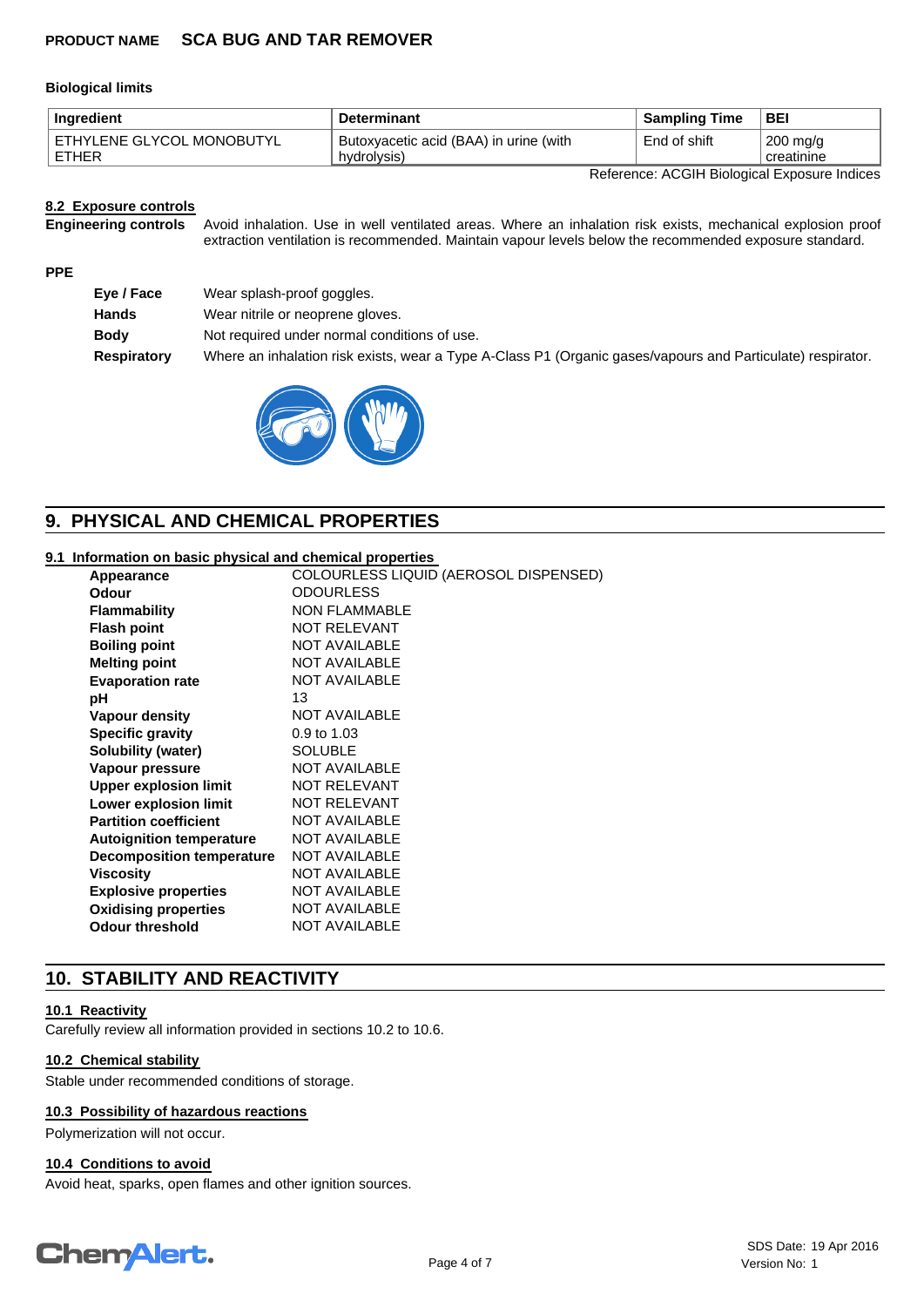#### **10.5 Incompatible materials**

Incompatible with oxidising agents (e.g. hypochlorites) and acids (e.g. nitric acid).

#### **10.6 Hazardous decomposition products**

May evolve carbon oxides and hydrocarbons when heated to decomposition.

# **11. TOXICOLOGICAL INFORMATION**

## **11.1 Information on toxicological effects**

#### **Acute toxicity Information available for the product:**

Based on available data, the classification criteria are not met. This product may have the potential to cause adverse health effects if intentionally misused (e.g. deliberately inhaling contents).

#### **Information available for the ingredient(s):**

| Ingredient                    |                                    | <b>Oral Toxicity</b><br>(LD50) | <b>Dermal Toxicity</b><br>(LD50)                                                                          | <b>Inhalation Toxicity</b><br>(LC50) |
|-------------------------------|------------------------------------|--------------------------------|-----------------------------------------------------------------------------------------------------------|--------------------------------------|
| <b>BUTANE</b>                 |                                    |                                |                                                                                                           | 658000 mg/m3/4H (rat)                |
| <b>PROPANE</b>                |                                    | $-$                            | $- -$                                                                                                     | $> 800000$ ppm/15M (rat)             |
|                               | ETHYLENE GLYCOL MONOBUTYL ETHER    | 300 mg/kg (rabbit)             | 230 mg/kg (guinea pig)                                                                                    | 700 ppm (mouse)                      |
| N-BUTANOL                     |                                    | 790 mg/kg (rat)                | 3200 mg/kg (mouse)                                                                                        | 8000 ppm/4 hours (rat)               |
| SODIUM METASILICATE ANHYDROUS |                                    | 770 mg/kg (mouse)              | $- -$                                                                                                     | --                                   |
| SODIUM TRIPOLYPHOSPHATE       |                                    | 3100 mg/kg (mouse)             | --                                                                                                        |                                      |
| <b>SODIUM NITRITE</b>         |                                    | 85 mg/kg (rat)                 | $- -$                                                                                                     | 5.5 mg/m $3/4$ hours (rat)           |
| <b>Skin</b>                   |                                    |                                | Causes skin irritation. Contact may result in drying and defatting of the skin, rash and dermatitis.      |                                      |
| Eye                           | with nossible nermanent eve damage |                                | Causes serious eye damage. Contact may result in irritation, lacrimation, pain, redness and corneal burns |                                      |

| <b>Sensitisation</b>        | Not classified as causing skin or respiratory sensitisation.                                                                                                 |  |
|-----------------------------|--------------------------------------------------------------------------------------------------------------------------------------------------------------|--|
| <b>Mutagenicity</b>         | Not classified as a mutagen.                                                                                                                                 |  |
| Carcinogenicity             | Not classified as a carcinogen.                                                                                                                              |  |
| <b>Reproductive</b>         | Not classified as a reproductive toxin.                                                                                                                      |  |
| STOT – single<br>exposure   | Over exposure may result in irritation of the nose and throat, coughing and headache. High level exposure<br>may result in nausea, dizziness and drowsiness. |  |
| STOT - repeated<br>exposure | Not classified as causing organ damage from repeated exposure.                                                                                               |  |
| <b>Aspiration</b>           | Not classified as causing aspiration.                                                                                                                        |  |

# **12. ECOLOGICAL INFORMATION**

## **12.1 Toxicity**

Harmful to aquatic life.

**12.2 Persistence and degradability**

No information provided.

#### **12.3 Bioaccumulative potential**

No information provided.

#### **12.4 Mobility in soil**

No information provided.

## **12.5 Other adverse effects**

No information provided.

# **13. DISPOSAL CONSIDERATIONS**

## **13.1 Waste treatment methods**

**Waste disposal** For small amounts, absorb contents with sand or similar and dispose of to an approved landfill site. Do not puncture or incinerate aerosol cans. Contact the manufacturer/supplier for additional information (if required).

# **ChemAlert.**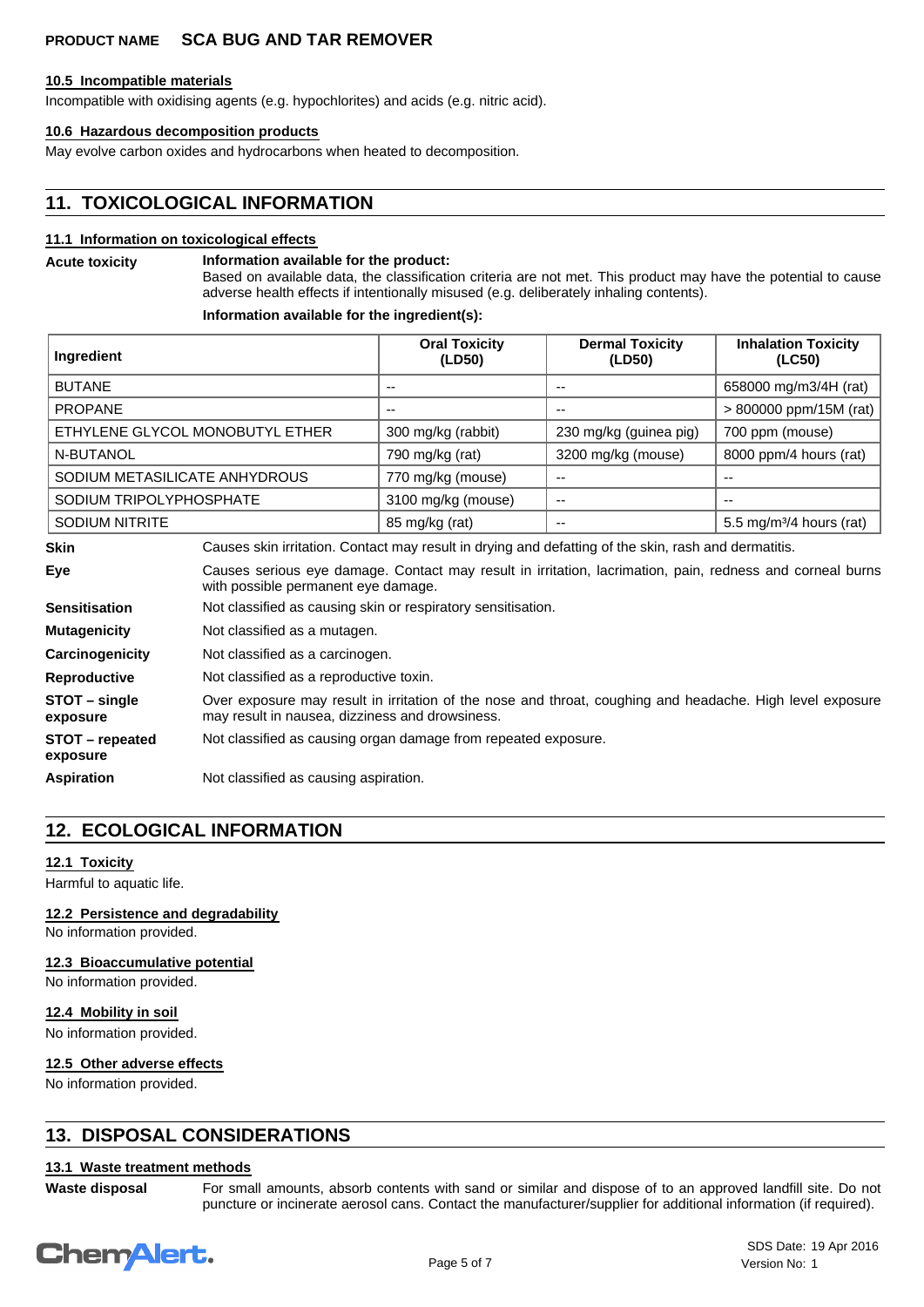Legislation **Dispose of in accordance with relevant local legislation.** 

# **14. TRANSPORT INFORMATION**

# **CLASSIFIED AS A DANGEROUS GOOD BY THE CRITERIA OF THE ADG CODE**



|                                       | <b>LAND TRANSPORT</b><br>(ADG) | <b>SEA TRANSPORT</b><br>(IMDG / IMO) | <b>AIR TRANSPORT</b><br>(IATA / ICAO) |
|---------------------------------------|--------------------------------|--------------------------------------|---------------------------------------|
| 14.1 UN Number                        | 1950                           | 1950                                 | 1950                                  |
| 14.2 Proper<br><b>Shipping Name</b>   | <b>AEROSOLS</b>                | <b>AEROSOLS</b>                      | <b>AEROSOLS</b>                       |
| 14.3 Transport<br><b>Hazard Class</b> | 2.2                            | 2.2                                  | 2.2                                   |
| 14.4 Packing Group                    | None Allocated                 | None Allocated                       | None Allocated                        |

**14.5 Environmental hazards** No information provided

#### **14.6 Special precautions for user**

| Hazchem code | 2YF        |
|--------------|------------|
| <b>GTEPG</b> | 2D1        |
| EMS          | $F-D, S-U$ |

# **15. REGULATORY INFORMATION**

|                        |                                                                                                                                                                    | 15.1 Safety, health and environmental regulations/legislation specific for the substance or mixture                                                                                                                                                                                         |
|------------------------|--------------------------------------------------------------------------------------------------------------------------------------------------------------------|---------------------------------------------------------------------------------------------------------------------------------------------------------------------------------------------------------------------------------------------------------------------------------------------|
| <b>Poison schedule</b> | A poison schedule number has not been allocated to this product using the criteria in the Standard for the<br>Uniform Scheduling of Medicines and Poisons (SUSMP). |                                                                                                                                                                                                                                                                                             |
| <b>Classifications</b> | Safework Australia criteria is based on the Globally Harmonised System (GHS) of Classification and<br>Labelling of Chemicals.                                      |                                                                                                                                                                                                                                                                                             |
|                        |                                                                                                                                                                    | The classifications and phrases listed below are based on the Approved Criteria for Classifying Hazardous<br>Substances [NOHSC: 1008(2004)].                                                                                                                                                |
| <b>Hazard codes</b>    | N<br>Xi                                                                                                                                                            | Dangerous for the environment<br>Irritant                                                                                                                                                                                                                                                   |
| <b>Risk phrases</b>    | <b>R38</b><br>R41<br>R <sub>52</sub>                                                                                                                               | Irritating to skin.<br>Risk of serious damage to eyes.<br>Harmful to aquatic organisms.                                                                                                                                                                                                     |
| Safety phrases         | S24/25<br>S <sub>26</sub><br>S <sub>28</sub><br>S61                                                                                                                | Avoid contact with skin and eyes.<br>In case of contact with eyes, rinse immediately with plenty of water and seek medical advice<br>After contact with skin, wash immediately with plenty of water.<br>Avoid release to the environment. Refer to special instructions/safety data sheets. |
| Inventory listing(s)   | <b>AUSTRALIA: AICS (Australian Inventory of Chemical Substances)</b><br>All components are listed on AICS, or are exempt.                                          |                                                                                                                                                                                                                                                                                             |

## **16. OTHER INFORMATION**

RESPIRATORS: In general the use of respirators should be limited and engineering controls employed to avoid exposure. If respiratory equipment must be worn ensure correct respirator selection and training is undertaken. Remember that some respirators may be extremely uncomfortable when used for long periods. The use of air powered or air supplied respirators should be considered where prolonged or repeated use is necessary. **Additional information**

# **ChemAlert.**